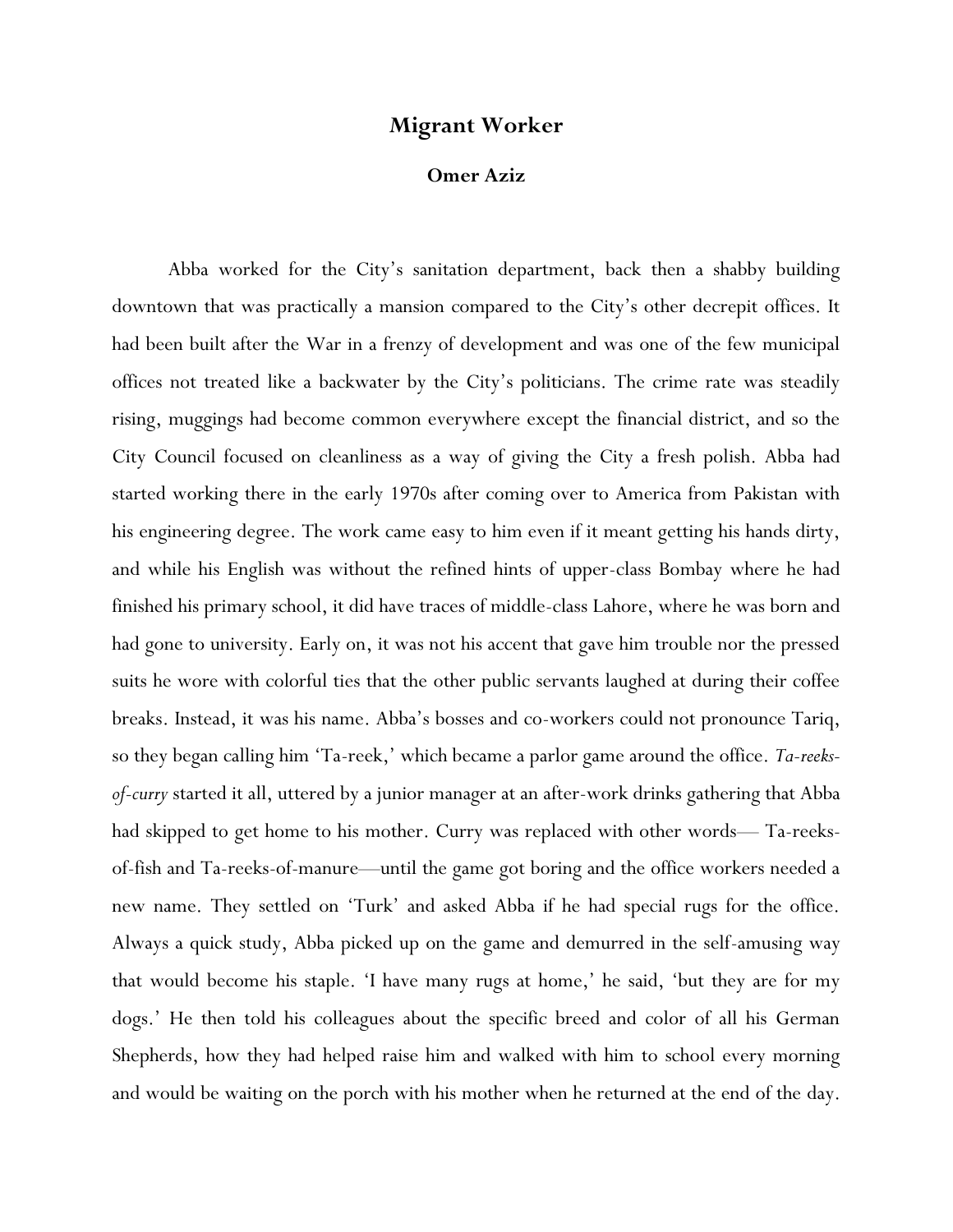Rocky and Hero were still in Pakistan, but Abba left out this detail. His colleagues, having been schooled about canines by a brown immigrant with an accent, were so bewildered that they stopped playing and settled on a final name. 'Mr. T' is how he came to be known to all the senior managers, and later, to the average citizen.

Abba had come to America with Dadima in a packaged deal. They had left one early morning in January and bid goodbye to their clan with promises to sponsor everyone once they figured out how. At the airport, Abba made his first purchase in his new country, an American flag. His second purchase was another flag, this one for Dadima. 'Now we are Amreekan,' he joked, and he put the handle in his pocket so the flag would hang out and everyone would see just how Amreekan he was. They were met with a fierce snowstorm when they stepped outside of the airport doors and Abba spent his first night shivering in a motel, desperately hoping he would not get sick because it would bankrupt him of what little money he had. Those were the days when you could not sleep in peace if you thought you had an infection and Abba, the son of a medical doctor lost to the viruses of Partition, knew he was ill when he placed the back of his hand on his forehead and felt it burning. Dadima cared for him for three nights until he recovered. 'It must have been the dirty air,' he would later say. When he was better, they moved from motel to motel until Abba started working and used his first checks to rent a small one-bedroom apartment on the outskirts of the City. It seemed that even the germs in America welcomed you with open arms.

At the sanitation department, Abba developed a reputation for his work ethic and everyone who called him Mr. T took a great liking to his relentless pursuit of a clean city. It made him happy knowing he was improving the sewer systems and the roads, and he routinely slept in his cubicle when some pressing matter kept him late at the office. The other workers would sometimes come in early and see him back at his desk in yesterday's clothes, responding to another complaint or filing another order. They never said anything, it meant less work for them, but the seasoned managers all noticed. His long hours turned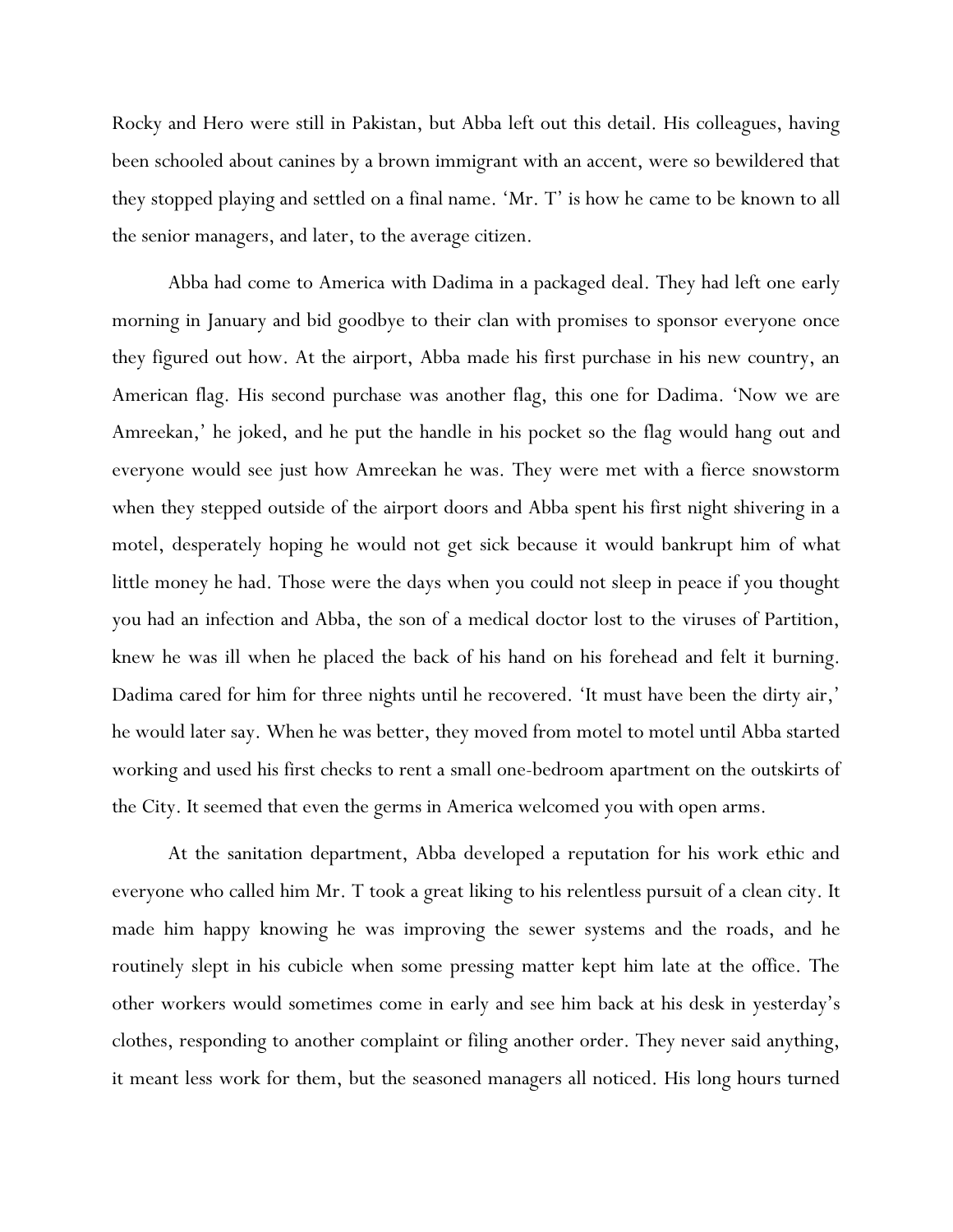him into the most prized bureaucrat in the department, a throwback to his days at Punjab University when the professors referred to him as the *human calculator* for his lightning-quick arithmetic. He was not born with mathematical genius as his peers thought, he just stayed up late memorizing patterns he noticed in numbers so that he could see the answer to any math problem while others were still trying to figure out the question.

Eventually, a local newspaper took notice of Abba's efforts and wrote a story about the Pakistani who was on a mission to rid the city of garbage and rats. The City Council then increased the department's budget, and Abba won the eternal gratitude of the senior managers who pocketed a good sum of the extra change.

It did not take long for Abba to settle into the American way. He tasted booze and enjoyed its bitter taste, not unlike his first experience of tasting bitter chai as a boy. He went to the pictures one day and walked out of the packed theatre calling it a movie and wanting to emulate Sean Connery, his new hero. After he got a raise, he started bringing women home for dinner: skinny blondes, large brunettes, curvy redheads, they all warmed to his charm. Dadima for her part was so happy to see her son with company that she would cook dinner for Abba and his muses and hen go to sleep knowing that her future was bright. A year after their arrival, they moved into a bungalow in the suburbs where Abba and Dadima were the first immigrants in town. Later, the entire neighborhood would become a multicolored collage but back then it was a white canvas which in the eyes of some of the town's residents now had an unwelcome blotch of brown right in the middle.

While Abba worked long hours at his job, Dadima worked equally hard on the telephone each day keeping up with the latest gossip from their old cantonment in Lahore. Her days were split between making chai and sitting on the couch and yelling into the receiver. 'Why?' she would yell, 'Tell me more, more!' There was news to be shared and many questions to be asked, Dadima not wanting her friends to leave out even the tiniest detail. If some-such-person had received a new shalwar kameez as a gift, Dadima would ask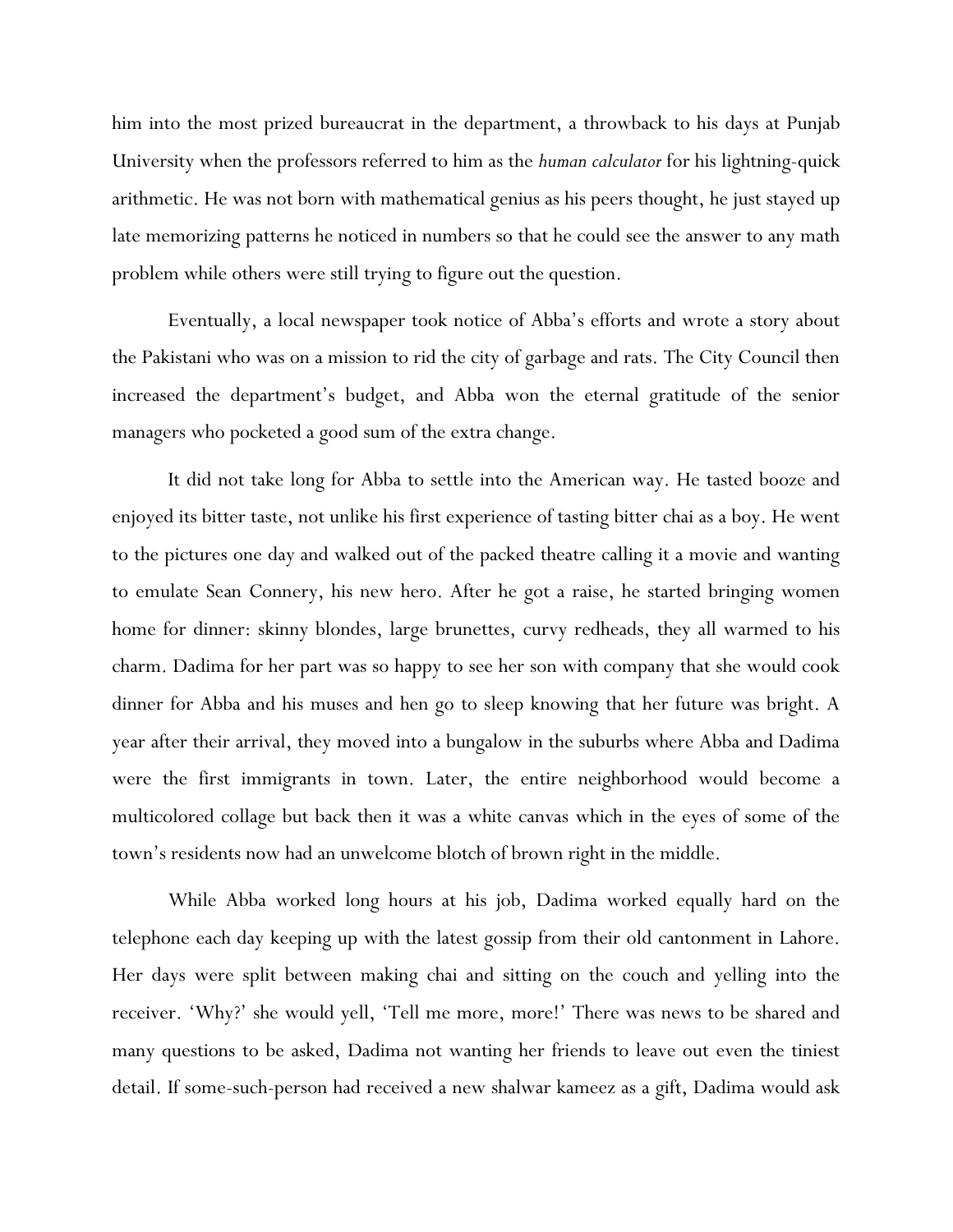what color it was, what size it was, and whether or not it had come with blessings. If misfortune struck an enemy of hers (there were many of these), she was to be told immediately and would then analyze the story over the phone for hours, eventually concluding that it had all been Allah's will. She seemed to be in competition with her entire extended family and friends and she made sure her presence hovered over their existence from afar. In turn, Dadima's friends and hangers-on (there were many of these as well) asked about America and whether it was true that people slept with each other before marriage and that you could go into a store, pay money for a ticket, and win a million dollars. She spent many hours playing the expert and telling them how different her new world was from Lahore, from Pakistan.

When her friends started asking questions about Abba, she initially ignored them and said Tariq was too busy to get married, but as the questions about Abba's future persisted and the questioner's grew more curious, Dadima fell back into her old self. She told Abba there would be no more white women, these lecherous goris were to be avoided like disease-ridden mosquitos. She thought the skirt-wearing, arms-bearing gori would brainwash her son, break her home, and take her money. 'Keep yourself protected,' she began telling him. It became her mantra, this piece of non-negotiable advice—*Keep yourself protected*. In her working theory of American life, White Woman would trap Man and Man would be chained against his will to a woman with only selfish motives. These traitors-inwaiting could not be give any opportunity to kidnap her son's heart.

As the months passed and Abba continued his dating ventures, once even bringing home—to Dadima's utter shock—a Hindu woman, her anxiety grew into anger. This was now about honor, which meant everything was at stake. Her son was in his 30s and showed no signs of wanting to get married. Rumors were spreading back home like wildfires, passed from mouth to ear and repeated until the line between truth and falsehood became blurred. 'We have heard Tariq Bhai has become corrupted,' her closest friend said to her one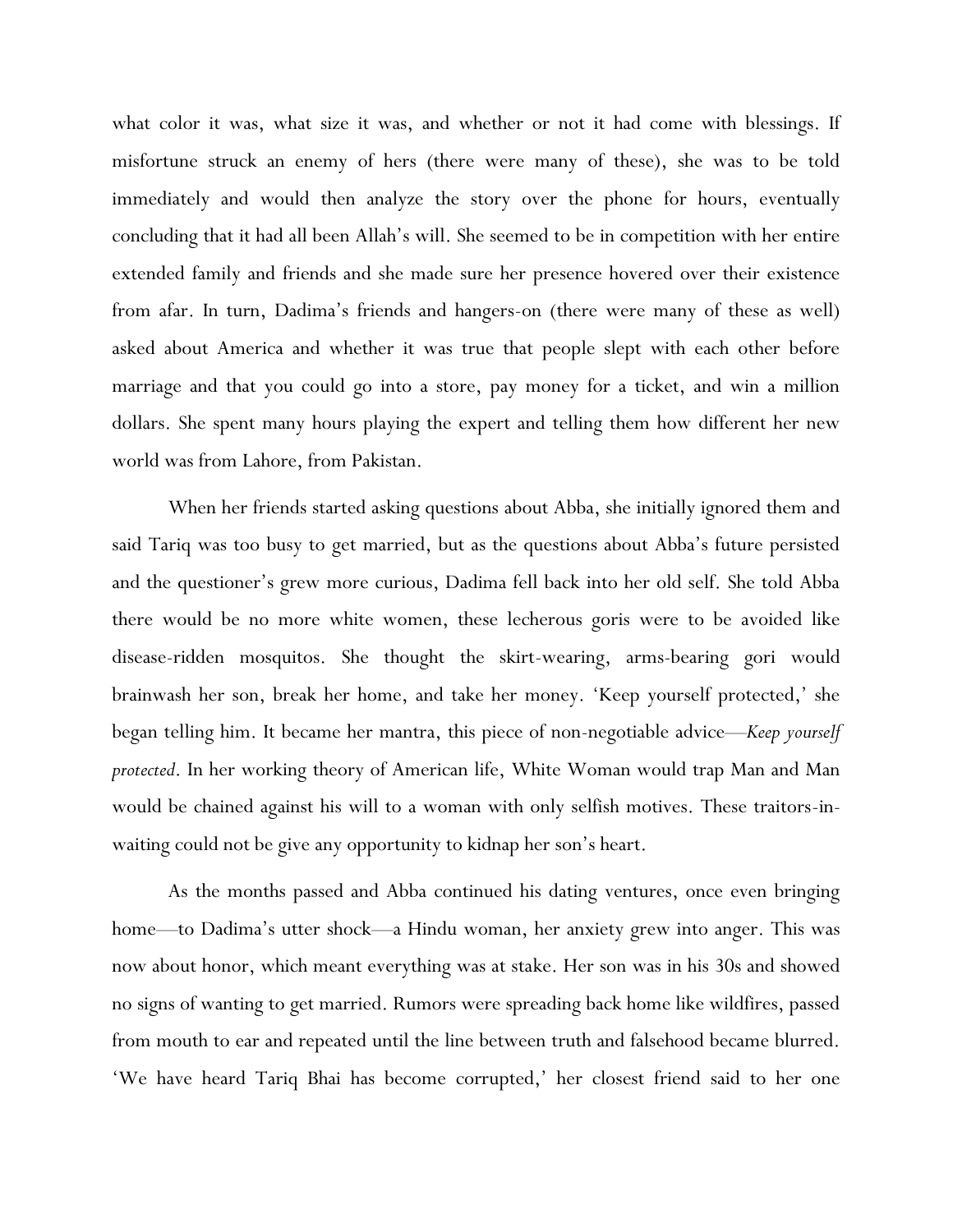afternoon. 'We have heard he has become a gora'—a white man. How this information could have traveled across oceans and continents was a mystery, but it became clear to Dadima that she needed to act.

When she saw that her weekly whispers to Abba about marriage were not enough, she opted for daily reminders. Abba ignored her for many weeks, continuing on his American dream, but one day, on an especially bright Spring morning while he drank his chai and read his morning paper, she played her final card. 'What will the family think?' she asked him. Normally Abba would have pretended not to have heard her and would have gone on reading, but this time, he looked up from his newspaper before looking back down. When she repeated the question, Abba said, 'To hell with the family!' and got up and went to his room. He did not care much for the opinions of others, an independent mind and spirit had gotten him quite far, but as Dadima repeated this question to him every morning while ironing his work clothes, his temper began to lose out to his reason. Abba knew that when Dadima asked, 'What will the family think?' she meant, 'What will our clan, our city, our ancestors, our descendants, believe about us?' Like a panel of infallible judges, The Family would render a guilty verdict against any tribe member who dared to use either of his heads rather than obey custom. Abba had prided himself on defying every rule he came across, but Tradition works in mysterious ways, the contract between the present and the past is difficult to amend much less break, and so while Abba could wink at the Prophet and even at Allah, it grew on him, this subtle thought pushed from his subconscious mind to the front of his skull, that to ignore Tradition was to commit an inner suicide from which he would never recover.

They flew to Lahore on a humid August day and planned to keep the purpose of their trip a secret, but it did not take long for word to spread that Tariq-from-America was in town looking for a wife. One uncle and aunty after another showed up at their door with a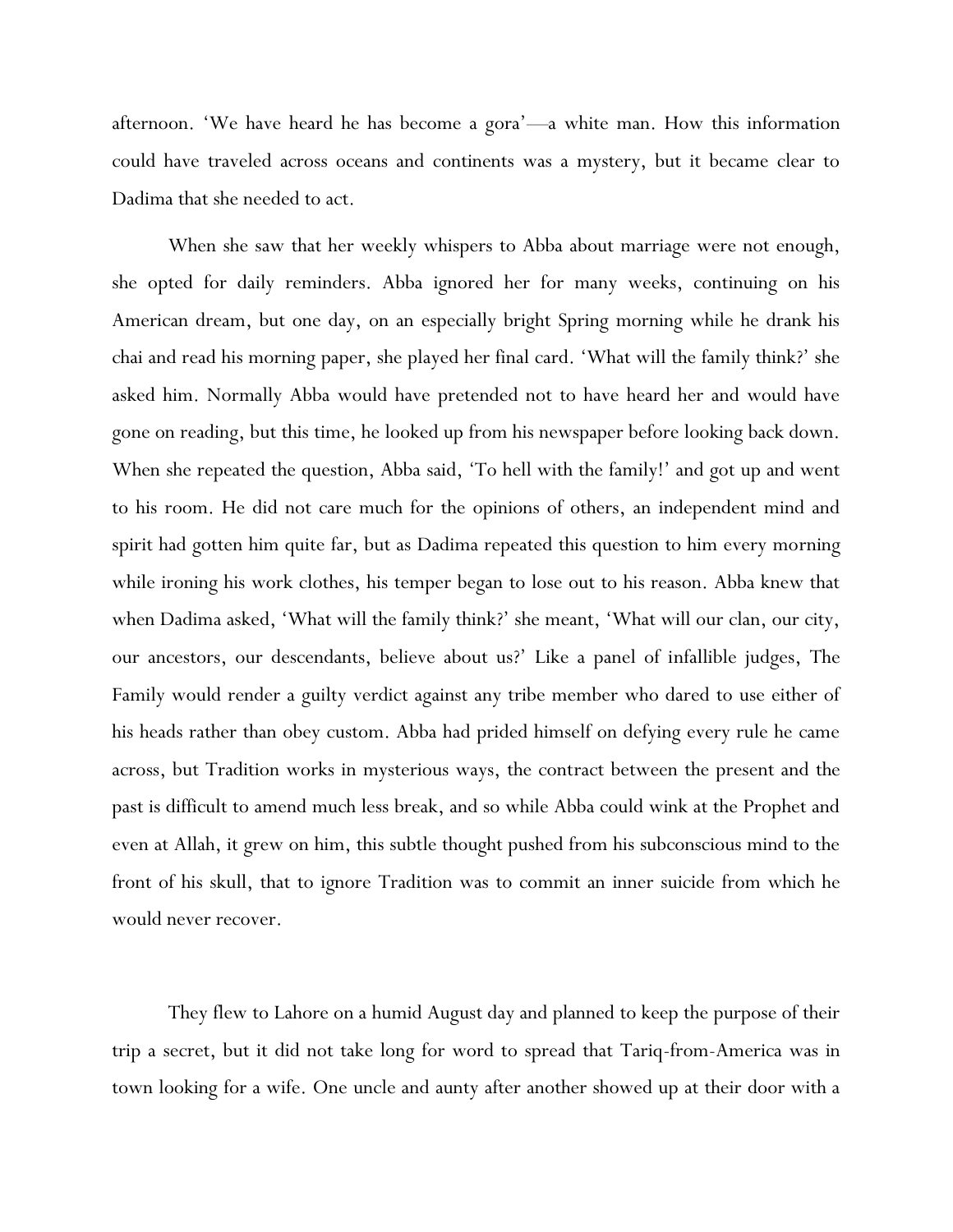*rishta*, a proposal. They did this elliptically, coming over with food and inquiring about the U-S-A, and after an obligatory cup of tea, hinting that they were looking for a nice husband for their daughter. Abba found this proposal ritual an absurd exercise and so would sometimes tell his prospective brides stories about Americans who fornicated on the street or who drank liquor at breakfast, scaring away the precious girls and laughing to himself about the entire thing. But he knew that his power now was limited. The parents made the important decisions when it came to finding what some of the more hip aunties called a life partner. A decision like marriage, the parents counseled, was far too important to be left to the whims of children.

Ten families made it past the screening stage to the discussion stage, and of these, three families made it to the interview-and-question stage before just one family was left. Dadima and Abba visited the Zubairi family house to seal the deal. The house was hidden behind the hills of Murree, a mountainous vacation town where wine was fermented. With its overbearing trees and long grassy fields and rolling peaks, Murree had served as the location of the first American embassy in Pakistan. Now, the *pukka Amreekan* Tariq was visiting to ask for the hand of the Zubairis' daughter. This should have been a routine procedure: Go in, make the offer, discuss the crucial question of dowry, and plan the festivities, except that Dadima had one final trick up her kurta sleeve. When everyone sat down and chai was served, Dadima suddenly demanded to be fed. She folded her arms and said, 'I must eat. I must eat now.' When she was told that they were out of food but there would a lamb feast for dinner, she got up and walked to the door. Baba Zubairi pleaded with her not to leave and Mama Zubairi hurried to the kitchen and brought out leftover curry to Dadima's satisfaction. Abba watched this drama unfold like a hapless serf, his cheeks turning red as Dadima returned to her seat and began to eat. *Show me how badly you want my son*, she seemed to be saying, and the Zubairis, mindful of the competition and their own honor, would not shrink in the face of this challenge. Listening to this argument from the corner of the room was a shy, skinny girl with a dupatta over her head, her pride militating against her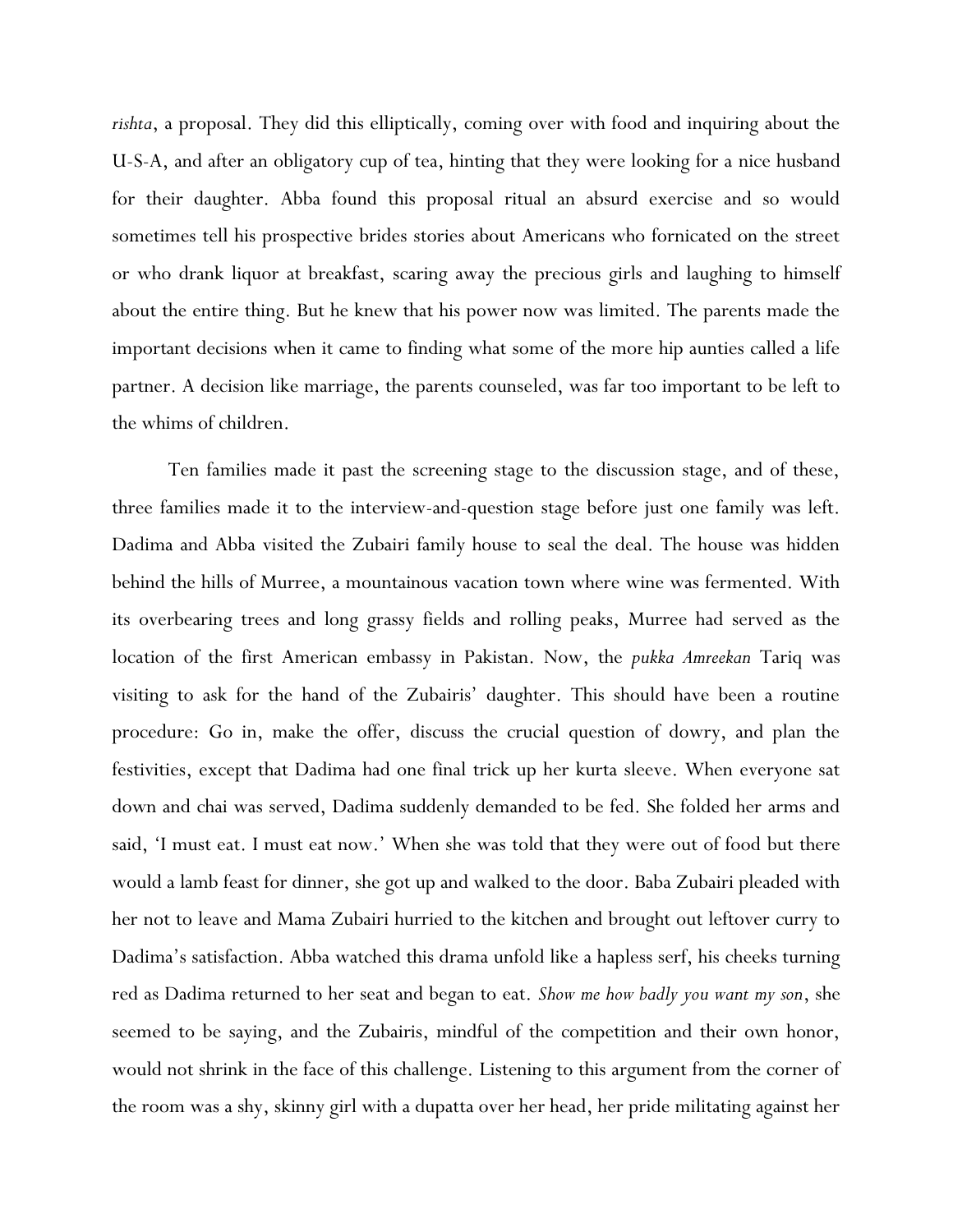modesty as she raised her gaze from the floor and burned her eyes into Dadima's face. That girl was Afreeda, the bride-to-be, the talk of the town, the jewel in Murree's crown.

They were married the following night. Abba's mustache was dyed jet black and his hair was combed immaculately to the side. Ami's face was doused with make-up and gold, her bangles jangling, her flowering red dress attracting all the eyeballs like moths to the light. Legend has it that alcohol was consumed like water in the bars that popped up magically out of car trunks in the parking lot, and the sound of drums was heard into the early hours of the morning. The sexes were said to have intermingled. So loud was the singing and dancing that the *maulvi sahabs* who had come to give their blessings to the couple and take part in the feast left early because they could not be seen dishonoring their religion. One rumor that circulated widely the next day and became the lore of the town for years to come was that one of the *maulvis* stayed back and took shots of whisky in the parking lot with a poet friend of Abba's and that the maulvi and the poet drunkenly agreed, while hugging and chugging, that holy books like all books, required imagination and interpretation to touch the human heart and feed the human soul.

\*

Dadima and Ami were locked in a guerrilla war from the start. Dadima thought her life's work was done now that her son was finally married and it was about time her needs were met on-demand. She passed her time sitting on the couch with the TV on mute watching Ami scrubbing the tiles on her knees until the floor literally sparkled. *So much energy, so much vitality,* Dadima thought, and instantly felt threatened by the sight of this younger propertyless village woman who had come to replace her in serving all of Tariq's needs. It was too much to handle, so she complained and complained. She complained about the salt in the food, about the meat in the food, about the smell of the food. Ami's rotis were not circular enough, her bangles jangled too loudly, the chai she made was lacking in taste.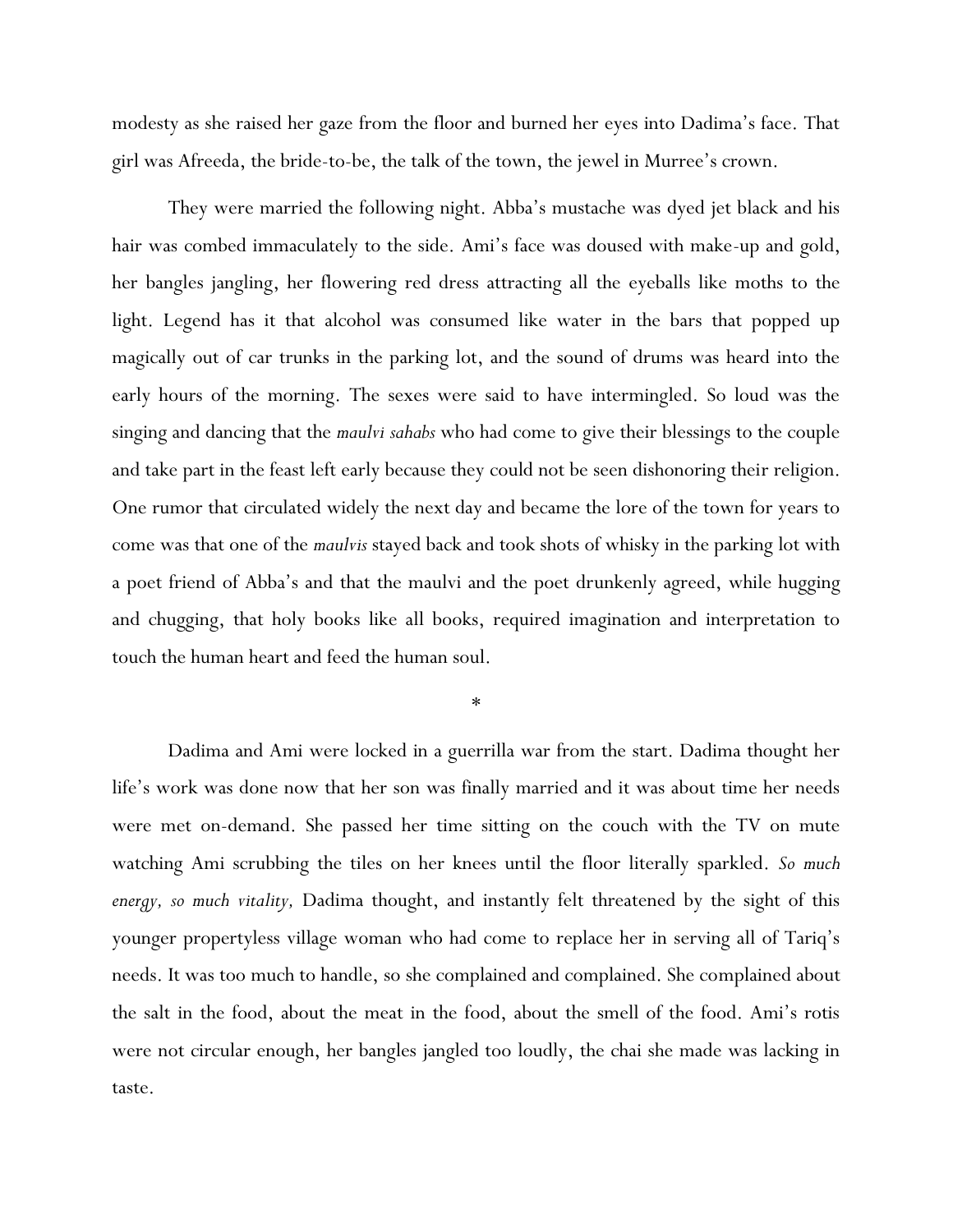Ami's parents had taught her that no matter what happened she should never raise her voice to her elders. They were to be respected, and their criticism accepted. To speak out of line was unbecoming of a loyal Muslim daughter and so Ami vowed to do better, to serve Dadima as an obedient daughter-in-law, as though Dadima was her own mother. But with each passing day, this promise became more difficult to keep. One evening, after listening to Dadima complain for three hours straight ('these grapes are green, I wanted red; 'do not wear purple in the house, it hurts my eyes'), Ami dropped the roti she was making and glared at Dadima once more with those fierce eyes. 'Cook for yourself,' she said, and walked out of the kitchen. They did not speak to each other for three weeks.

Abba was hardly around, always working late or out of town. Little had changed in his life since he got married, it was just that there were now two women at home instead of one and they were always arguing. He was called upon to serve as policeman and judge of the household, and he almost always took Dadima's side in the disputes. Work was the bright spot in his life, he was rising quickly and had been promoted to junior manager much quicker than his superiors. He commanded the respect of his younger colleagues, particularly the Pakistanis and Indians who had gotten jobs in the department after the top bureaucrats began recruiting them thanks to Abba's efforts. Gone was the meek immigrant who let people call him names. In his place was a swaggering American with a blackened mustache who would bark orders at his juniors when they came in late or were slacking off. Mr. T became Dr. T, and he let the world know of his accomplishments whenever he could

For Ami, though, the most important achievements were of the heart, and specifically, the devotion Muslims were required to have to Islam. She was so perplexed by Abba's lack of faith that she assumed, in all her innocence, that his refusal to pray was due to a lack of knowledge. No one could choose to carve their own path to hell, she thought, and so she must save her husband from eternal punishment. She told him it was his duty as a Muslim to pray, maybe not five times a day as she did, but at least once or twice. Alcohol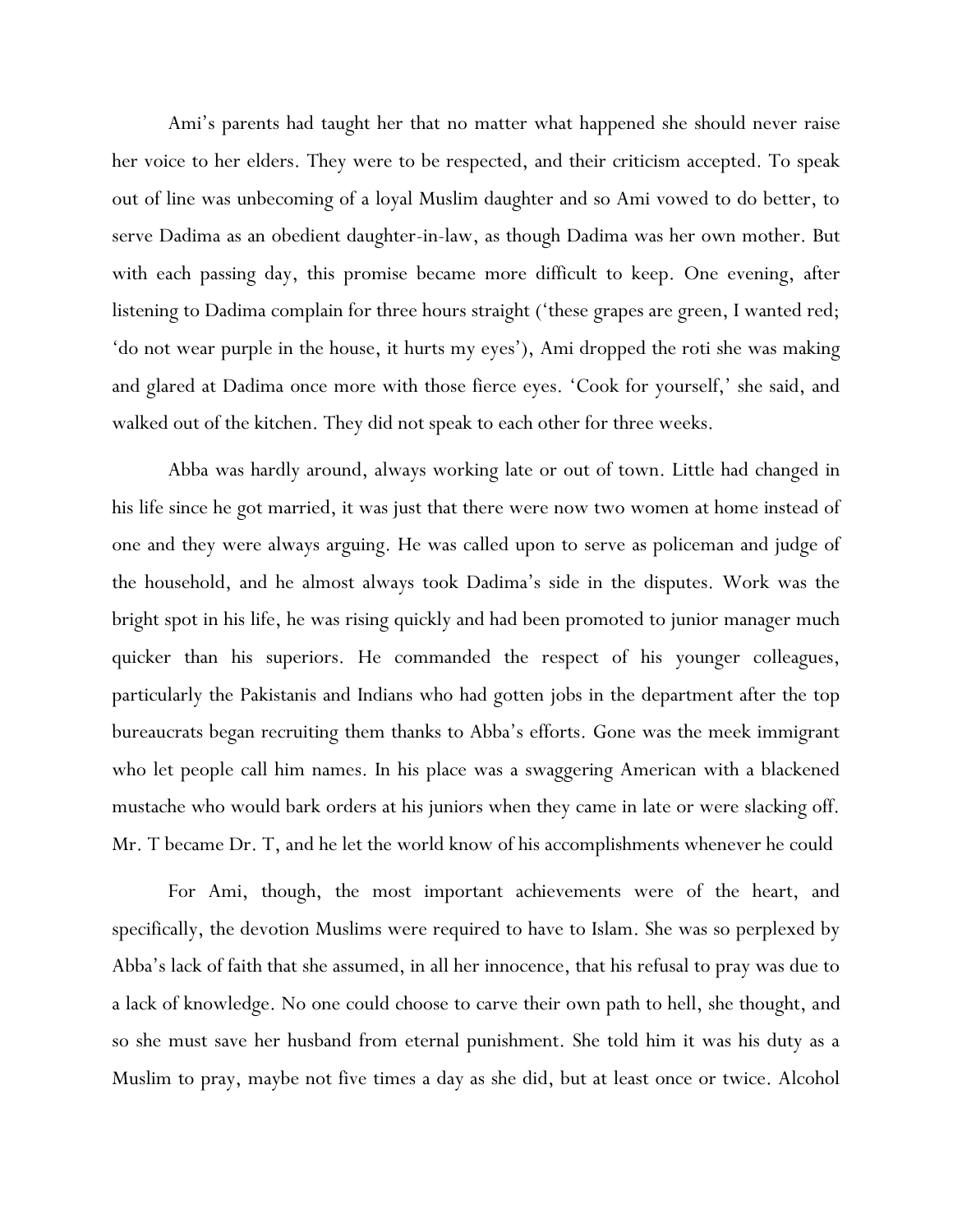was forbidden, end of story. The Prophet had warned of intoxicants polluting the mind and body and Abba should not fall in with the sinning Americans who had strayed from their own religion. Whenever Ami reminded Abba about what Islam made halal and haram for mankind, he cursed at her. 'Yes, yes, this religion is good business,' he said, 'Maybe I will start my own religion. It always pays the bills.' He did not like lectures about piety from anyone, least of all his wife, who he thought owed him forever because he had gotten her out of Pakistan. But Ami persisted, whispering to him at night about what he owed to Allah. 'Be quiet, let me sleep,' he would say, and then roll over on his side away from her.

Silently, quietly, they drifted apart before ever having come together.

The only moment Ami felt her house to be more than a brick structure with windows and doors was deep in the night when she was lost in prayer. Impossible dreams about escaping back to Pakistan swirled in her mind, and when she raised her palms and asked for Allah's forgiveness, she begged Him for any sign that this sordid life of hers would not continue. She pleaded with Him for strength and asked that He protect her from the anger that was bubbling up inside of her—because anger was the work of the devil. 'I know you are testing me,' she prayed, 'But I cannot go on. I cannot.'

When not prostrating on her prayer blanket, she lay awake in their bed and tortured herself with the question of why she had left everything she loved behind for this hell called *Amreeka.* The streets were unclean, the people unkempt. She threw up the first time she had a burger, which tasted to her like dried carcass with ketchup. A once quiet life filled with the joys of her family had spiraled into a solitary existence in a strange and noisy country where she had to translate every word she heard back into her native Urdu and every odd social gesture to its appropriate parallel, which usually did not exist. Her heart had stopped beating to the tune of life, and she lived now just for the sake of living.

That winter, Ami missed her period. She did not tell anyone but instead pinched the skin on her throat and recited a prayer. 'Oh Allah, please let this be true.' After she missed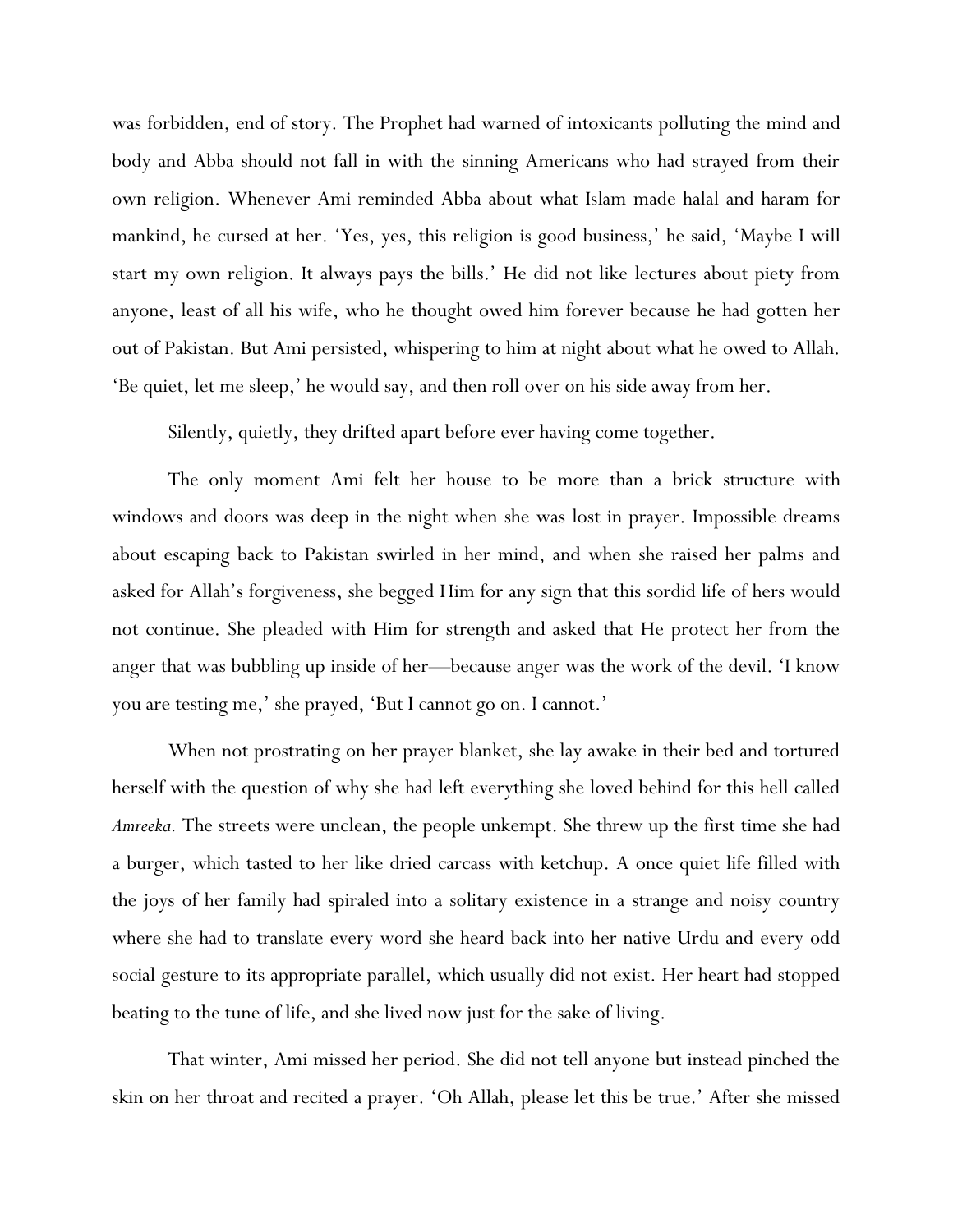her next period, she walked to the masjid in the cold and donated ten dollars to keep her hopes alive. Her doctor confirmed the pregnancy in its second month, and just like that, while the world outside her window grew darker, the forces of nature had opened another world of light inside of her.

\*

Abba was out of town when Ami went into labor. Dadima was at her bedside but looked away when Ami tried calling him and the voicemail was loud enough for both women to hear. When Ami was about to dial again, Dadima told her to leave it and held her hand in silence. 'Before Tariq was born, I was crying every minute,' Dadima said. 'You, Afreeda, have been here for a whole day and have not cried once.' Ami was quiet at first but then smiled, and Dadima smiled back.

Two days later, when Ami still had not delivered, the short, brown-haired, whitecoated doctor came into the room. Both women looked up at him and Ami tightened her grip on Dadima's hand as the doctor coughed awkwardly into his fist and cleared his throat. 'I'm sorry…I am obligated to inform you…complications,…We will do everything we can.' Ami understood what he meant right away, though the doctor repeated himself for good measure. She stopped listening and started praying. The doctor hesitated, unsure whether to shake her hand or press her shoulder or offer some comforting advice. He settled on a nod and walked out.

While Dadima slept in her chair that night, Ami prayed with everything she had, her lips moving on their own and reciting every Qur'an verse she knew, her eyes stuck on the black life monitor showing the rising and falling green line. She beseeched the Most Exalted One that if He was going to take a life tonight, let it be hers, for her son should at least have a chance to see the world. When her words ran out, she fell into a slumber and dreamt that her child would be born the next day and would quickly grow and learn the ways of the world only to be thrown into a raging inferno of madness that would pull his limbs and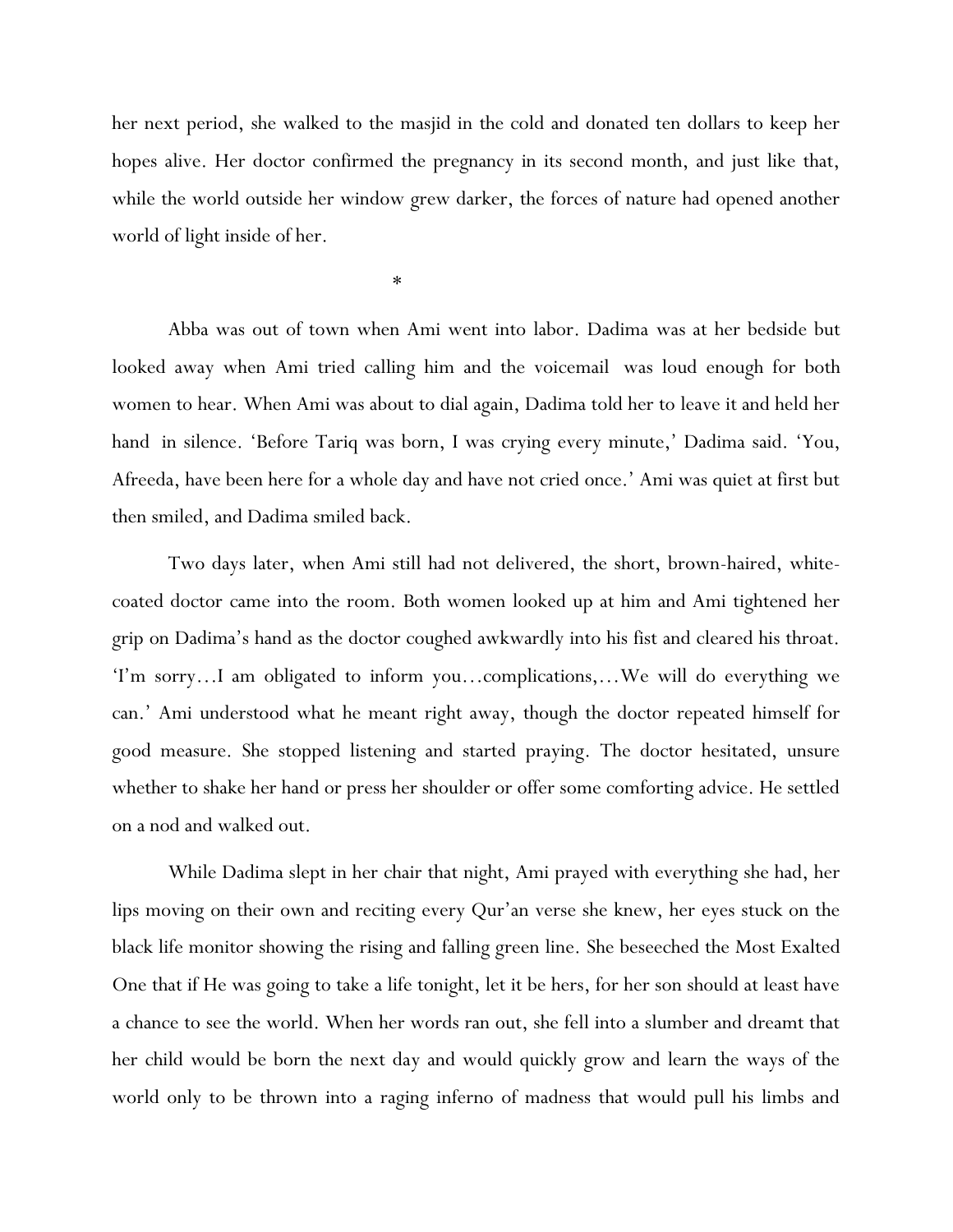poison his mind. At 4:00 am, Ami woke from her sleep and shrieked. The nurses and doctors came rushing into the room and began the delivery process as Dadima was ushered out. There was chaos all around her, every muscle in her body convulsing, her stomach pounding downwards. After a harrowing period of pain and violence in her womb, her son came out kicking and crying, then greeted the world by pissing everywhere. 'In thirty years of medical practice, I've never seen anything like it,' the head doctor said. Once they had cleaned up the mess and ran the tests, the doctors handed Ami her child wrapped in a blanket. She rocked him in her arms, her swollen face glowing, his face curiously taking in hers and the cold world around them.

Ami turned to Dadima who watched mother and son with unmistakable nostalgia.

'Do you see now why I believe in miracles?' she said.

When they got home that afternoon with the baby wrapped in blue blankets, Abba was cooking lunch. Inside in the hallway, Dadima announced that they were home and had brought a present. Abba stopped what he was doing. He listened. What was he listening for? Only for the silence that stretched from his heart through the whole room, engulfing it, enshrouding it, masking the failure he knew he had brought about, a failure that would never show up on his resume or in his pay stub.

Ami and Dadima walked in to the kitchen with happy looks on their faces.

'Look what we have brought you,' Ami said.

Abba turned and looked down at the child in his rocker. He approached him hesitatingly, the way one might approach an old but distant friend, and when he picked up the boy in his arms and saw his face, the love that he had for work and for money and for moving on up to the top of the world faded, and he tortured himself as the boy blinked, because he had missed the moment he had come into this world, and there and then, as the